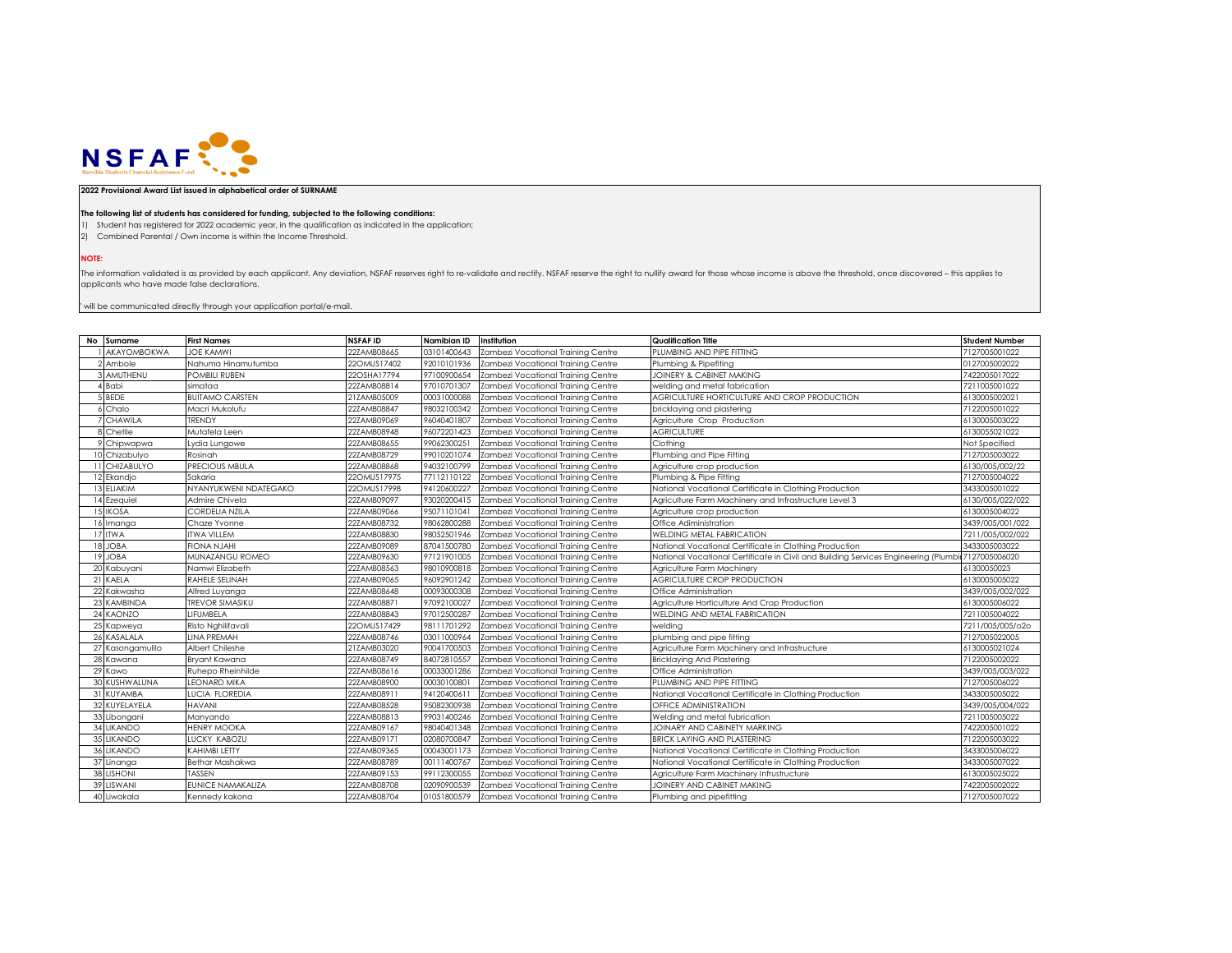|    | 41 Liyali        | Ndaluka Patience                | 22ZAMB08647 | 98082200340 | Zambezi Vocational Training Centre | Office Administration                                                                              | 3439/005/005/022 |
|----|------------------|---------------------------------|-------------|-------------|------------------------------------|----------------------------------------------------------------------------------------------------|------------------|
|    | 42 LUKOLO        | NDAPANDULA NGELAPITI            | 22OHAN16519 | 00021400757 |                                    |                                                                                                    | 7122005006022    |
|    |                  |                                 |             |             | Zambezi Vocational Training Centre | welding and metal fabrication                                                                      |                  |
|    | 43 Lyamine       | Orren Lubasi                    | 22ZAMB09109 | 00072000376 | Zambezi Vocational Training Centre | Farm Machinery                                                                                     | 6130005026022    |
|    | 44 Lyomba        | Sikute Gift                     | 22ZAMB09176 | 95121400128 | Zambezi Vocational Training Centre | Agriculture Farm Machinery and infrastructure                                                      | 613000502722     |
|    | 45 MACHANA       | <b>MERCY MWAKA</b>              | 22ZAMB08924 | 98032900268 | Zambezi Vocational Training Centre | OFFICE ADMINISTRATION                                                                              | 3439/005/006/022 |
|    | 46 MAFALE        | <b>MANTOMBO MICKY</b>           | 22ZAMB09165 | 98041200745 | Zambezi Vocational Training Centre | Agriculture crop production                                                                        | 6130005007022    |
|    | 47 mafelani      | shomana                         | 22ZAMB08846 | 00032900527 | Zambezi Vocational Training Centre | bricklaying                                                                                        | 7122005004022    |
|    | 48 Magadhi       | Chikomborero Fortune            | 22ZAMB08769 | 02052200762 | Zambezi Vocational Training Centre | Plumbing and pipe fitting                                                                          | 7127005008022    |
|    | 49 MAGWAZA       | <b>MANGA EMILLIER</b>           | 22ZAMB09166 | 96101000467 | Zambezi Vocational Training Centre | joinery and cabinet making                                                                         | 7422005008021    |
| 50 | Mahilifilwa      | Michael                         | 22OSHA17799 | 01072400529 | Zambezi Vocational Training Centre | Joinery and Cabinet Making                                                                         | 7422005003022    |
| 51 | <b>MAKUMBI</b>   | <b>MULOHO</b>                   | 22ZAMB08831 | 88042000650 | Zambezi Vocational Training Centre | welding and metal fabrication                                                                      | 7211/005/007/022 |
| 52 | Malipa           | Mutafela racheal                | 22ZAMB09510 | 98100100055 | Zambezi Vocational Training Centre | CLOTHING PRODUCTION                                                                                | 3433005008022    |
|    | 53 manja         | shine matengu                   | 22ZAMB08706 | 99021900785 | Zambezi Vocational Training Centre | Agriculture farm machinery                                                                         | 6130005029022    |
|    | 54 MASHAZI       | <b>FLORA NGOYA</b>              | 22ZAMB09301 | 94110900182 | Zambezi Vocational Training Centre | National Vocational Certificate in Clothing Production                                             | 3433005009022    |
|    | 55 Masiye        | Libonelo Ethel                  | 22ZAMB08761 | 98091200827 | Zambezi Vocational Training Centre | Agriculture machinery                                                                              | 6130005030022    |
|    | 56 MATENGU       | KUTAZO ANRISHAH                 | 22ZAMB09229 | 97032500137 | Zambezi Vocational Training Centre | PLUMBING & PIPEFITTING                                                                             | 25031997         |
|    | 57 Matota        | Bumai Allen                     | 22ZAMB08571 | 98080300127 | Zambezi Vocational Training Centre | Agriculture Farm Machinery                                                                         | 6130005031022    |
|    | 58 MAVUNA        | <b>TIMO MUCHAKA</b>             | 22ZAMB08715 | 00011100575 | Zambezi Vocational Training Centre | plumbing and pipe fitting                                                                          | Not Specified    |
|    | 59 Mayumbelo     | Broner Kahundu                  | 22ZAMB08673 | 94122700310 | Zambezi Vocational Training Centre | Bricklaying And Plastering                                                                         | 7122/005/005/022 |
|    | 60 MAYUMBELO     | MIDDY MUINE                     | 22ZAMB08744 | 99041001026 | Zambezi Vocational Training Centre | PLUMBING AND PIPE FITTING                                                                          | 7127005011022    |
|    | 61 MAZILA        | <b>MUBE</b>                     | 22ZAMB09087 | 96082801571 | Zambezi Vocational Training Centre | National Vocational Certificate in Clothing Production                                             | 3433005010022    |
|    | 62 Mbala         | Angels Mbuce                    | 22ZAMB08928 | 92080900129 | Zambezi Vocational Training Centre | agriculture farm machinery and infrastructure                                                      | 6130005032022    |
| 63 | MBALOMBO         | Ngunga Erenesto                 | 22ZAMB08825 | 98111700695 | Zambezi Vocational Training Centre | WELDING AND METAL FABRICATION                                                                      | 7122005008022    |
|    | 64 MBUKUSA       | <b>MACHANA</b>                  | 22ZAMB08866 | 96032001261 | Zambezi Vocational Training Centre | PLUMBING AND PIPE FITING                                                                           | 7127001261       |
|    |                  |                                 | 22ZAMB08804 | 92010601181 |                                    |                                                                                                    | 7422/005/005/022 |
|    | 65 Milunga       | Milunga Gorbachev               |             |             | Zambezi Vocational Training Centre | Joinery and Cabinet making                                                                         |                  |
|    | 66 MISIKA        | MISIKA CLAASEN                  | 22ZAMB08867 | 00012501115 | Zambezi Vocational Training Centre | PLUMBING AND PIPE FITING                                                                           | 7127005013022    |
| 67 | <b>MOKAXWA</b>   | YDIA KEMANYA SHANGEELAO         | 22OHAN16515 | 99050401201 | Zambezi Vocational Training Centre | welding and metal fabrication                                                                      | 7211005009022    |
|    | 68 Muatuli       | Muatuli Mudadiwa                | 22ZAMB08605 | 94090301327 | Zambezi Vocational Training Centre | National Vocational Certificate in Civil & Building Services Engineering (Bricklayin               | 7122005007022    |
|    | 69 MUBIANA       | NASINYINDA NATASHA              | 22ZAMB08710 | 99032901133 | Zambezi Vocational Training Centre | JOINERY AND CABINET MAKING                                                                         | 7422005016022    |
|    | 70 mubu          | saya                            | 22ZAMB08684 | 97030700732 | Zambezi Vocational Training Centre | <b>BRICKLAYING</b>                                                                                 | 7122/005/008/002 |
| 71 | <b>MUBYANA</b>   | CHRIS FINLEY                    | 22ZAMB08821 | 98100400180 | Zambezi Vocational Training Centre | WELDING AND METAL FABRICATION                                                                      | 7122005010022    |
|    | 72 MUDABETI      | JONES MUMBELA                   | 22ZAMB08815 | 88062600491 | Zambezi Vocational Trainina Centre | WELDING AND METAL FABRICATION                                                                      | 7122005011022    |
|    | 73 Muhau         | Simakando                       | 22ZAMB08805 | 99041301283 | Zambezi Vocational Training Centre | Joinery and Cabinet Making                                                                         | 7422/005/006/022 |
|    | 74 Muhweta       | Reginah Mangelo                 | 22ZAMB08811 | 98042100345 | Zambezi Vocational Training Centre | Joinery and Cabinet making                                                                         | 7422005008022    |
|    | 75 Mulemwa       | Kennedy Mukungu                 | 21OSHA14057 | 03090200821 | Zambezi Vocational Training Centre | Faculty of Engineering                                                                             | 7422005018022    |
|    | 76 MULEMWA       | AMUKUSANA                       | 22ZAMB08834 | 98040400465 | Zambezi Vocational Training Centre | National Vocational Certificate in Clothing Production                                             | 3433005012022    |
|    | 77 Mulemwa       | Kennedy Mukungu                 | 22ZAMB09117 | 03090200821 | Zambezi Vocational Training Centre | Joinery and Cabinet making                                                                         | 7422005018022    |
|    | 78 Mulenamaswe   | Linnah Mwizalubi                | 22ZAMB08984 | 01061500187 | Zambezi Vocational Training Centre | Office Administration                                                                              | 3439/005/007/022 |
|    | 79 MULUTI        | <b>MUKWASO MICHAEL</b>          | 22ZAMB09083 | 00102100535 | Zambezi Vocational Training Centre | AGRICULTURE FARM MACHINERY                                                                         | 6130005033022    |
| 80 | <b>MUMISA</b>    | EVANS MADUBEKO                  | 22ZAMB08712 | 86070701550 | Zambezi Vocational Training Centre | plumbing and pipefitting                                                                           | 7127005015022    |
| 81 | Munambwa         | Mukanana Serio                  | 22ZAMB09679 | 92090901853 | Zambezi Vocational Training Centre | Welding and Metal Fabrication                                                                      | 7211005011021    |
| 82 | Munyiwe          | Nalufu                          | 22ZAMB08808 | 97052400634 | Zambezi Vocational Training Centre | Horticulture and crop Husbandry                                                                    | 6130/005/024/020 |
|    | 83 MUSETO        | <b><i>ERENCE LITOHONOLO</i></b> | 22ZAMB08819 | 00060500093 | Zambezi Vocational Training Centre | WELDING AND METAL FABRICATION                                                                      | 7211005013022    |
| 84 | <b>MUSHAKWA</b>  | NAMBILE MELODY                  | 22ZAMB08679 | 00032000146 | Zambezi Vocational Training Centre | Agriculture Crop Production                                                                        | 6130/005/010/022 |
|    | 85 MUSHITU       | NYALISO MARRAN                  | 22ZAMB08996 | 96082800982 | Zambezi Vocational Training Centre | CLOTHING PRODUCTION                                                                                | 34330013012022   |
| 86 | <b>MUSIALELA</b> | MATENGU                         | 22ZAMB08656 | 91011800292 | Zambezi Vocational Training Centre | OFFICE ADMINISTRATION                                                                              | 3439/005/008/022 |
|    | 87 Mutaniseko    | Namenda Petro                   | 22ZAMB08527 | 99042301465 | Zambezi Vocational Training Centre | Office Administration                                                                              | 3439/005/009/022 |
|    | 88 MUTONGA       | <b>VIONAH NASILELE</b>          | 22ZAMB08827 | 95092901098 | Zambezi Vocational Training Centre | AGRICULTURE CROP PRODUCTION                                                                        | 6130005011022    |
|    | 89 MUTONGA       | MUNUKAYUMBWA MEMORY             | 22ZAMB08774 | 97011300899 | Zambezi Vocational Training Centre | OFFICE ADMINISTRATION                                                                              | 3439005010022    |
| 90 | Mutwa            | Aldrin Sanjo                    | 21ZAMB08032 | 78112000352 | Zambezi Vocational Training Centre | plumbing and pipe fitting                                                                          | 7127005013021    |
|    | 91 MUYENGA       | HAINGURA                        | 22ZAMB08829 | 99110100784 | Zambezi Vocational Training Centre | WELDING AND METAL FABRICATION                                                                      | 7211005014022    |
|    | 92 MUYENGA       | HASSAN MUYUNDA                  | 22ZAMB08842 | 96062700176 | Zambezi Vocational Training Centre | AGRICULTURE FARM MACHINERY                                                                         | 6130005034022    |
|    | 93 MWAKAMUI      | CHRISTINAH MAKENA               | 22ZAMB08836 | 00060610597 | Zambezi Vocational Training Centre | National Vocational Certificate in Clothing Production                                             | 3433005014022    |
|    | 94 Mwangala      | Annette Kachana                 | 22ZAMB08595 | 90072100281 | Zambezi Vocational Training Centre | Office Administration                                                                              | 3439/005/011/022 |
|    | 95 MWENDAWELI    | ROCHESTER MANGA                 | 22ZAMB08826 | 94031700849 | Zambezi Vocational Training Centre | AGRICULTURE CROP PRODUCTION                                                                        | 6130005012022    |
|    | 96 Mwilima       | Aden Taezo                      | 22ZAMB09334 | 95052001398 | Zambezi Vocational Training Centre | National Vocational Certificate in Civil & Building Services Engineering (Bricklayin 7122005010022 |                  |
| 97 | Mwilima          | Mwilima Jeamy                   | 22ZAMB08803 | 97021700512 | Zambezi Vocational Training Centre | Plumbing and pipefitting                                                                           | 7127005016022    |
|    |                  | Viona Malikiso                  | 22ZAMB08564 | 85122512019 | Zambezi Vocational Training Centre | Agriculture Farm Machinery                                                                         | 6130005035022    |
|    | 98 Namangolwa    |                                 |             |             |                                    |                                                                                                    |                  |
|    | 99 NAPENDA       | ELISABETH NEPEMBA               | 22KAVE12702 | 02012900259 | Zambezi Vocational Training Centre | National Vocational Certificate in Manufacturing (Joinery and Cabinet Making                       | 7422005008022    |